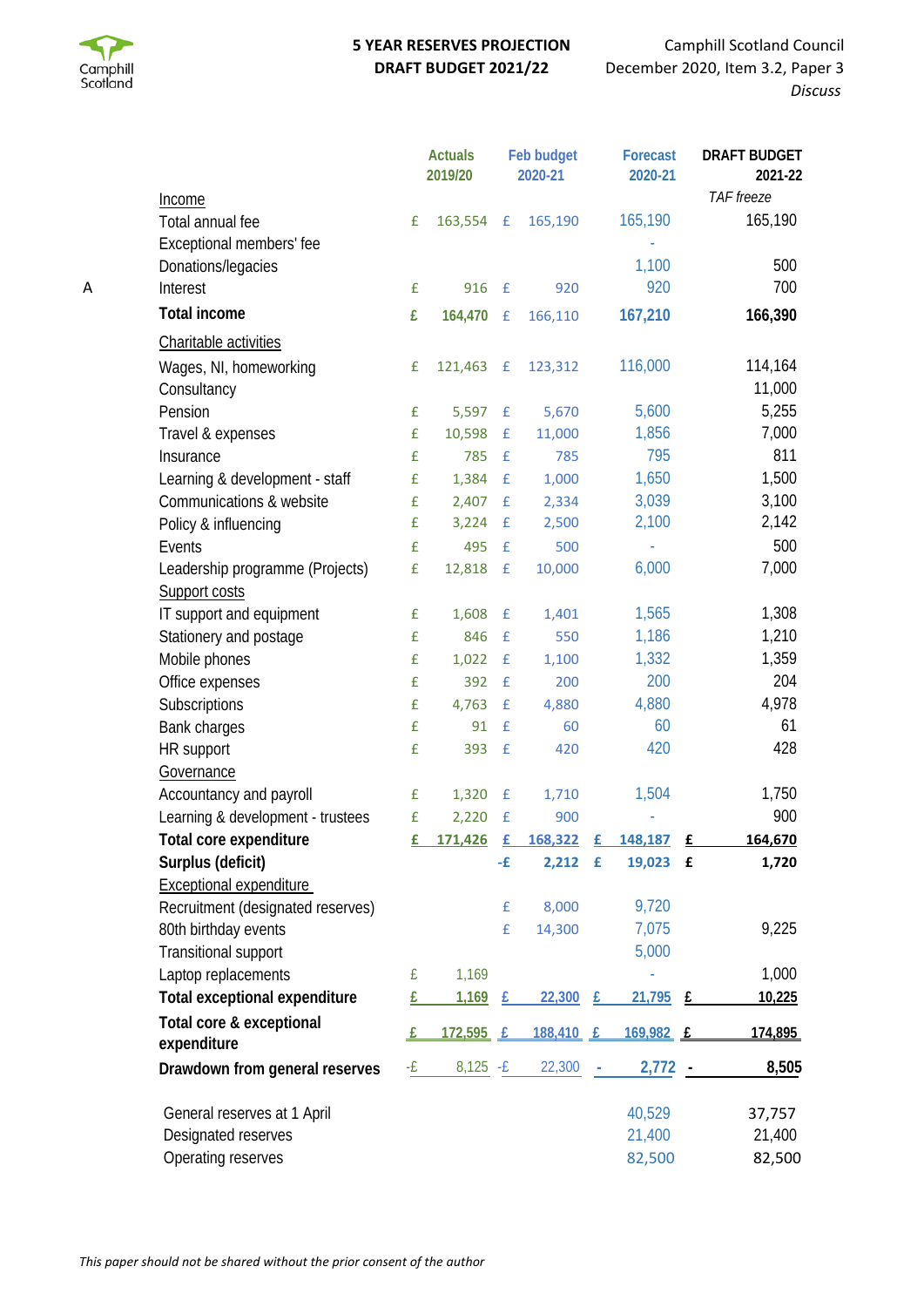

## **5 YEAR RESERVES PROJECTION DRAFT BUDGET 2021/22**

Camphill Scotland Council December 2020, Item 3.2, Paper 3 *Discuss*

|                                         |             | <b>FORECAST</b><br>2022-23 |              | FORECAST FORECAST FORECAST<br>2023-24 |            | 2024-25                            |   | 2025-26  |
|-----------------------------------------|-------------|----------------------------|--------------|---------------------------------------|------------|------------------------------------|---|----------|
| <u>Income</u>                           | TAF plus 1% |                            |              |                                       |            |                                    |   |          |
| Total annual fee                        |             | 166,842                    |              | 168,510                               |            | 170,195                            |   | 171,897  |
| Exceptional members' fee                |             |                            |              |                                       |            |                                    |   |          |
| Donations/legacies                      |             | 500                        |              | 500                                   |            | 500                                |   | 500      |
| Interest                                |             | 730                        |              | 750                                   |            | 750                                |   | 750      |
| <b>Total income</b>                     |             | 168,072                    |              | 169,760                               |            | 171,445                            |   | 173,147  |
| Charitable activities                   |             |                            |              |                                       |            |                                    |   |          |
| Wages, NI, homeworking<br>Consultancy   |             | 117,826                    |              | 121,698                               |            | 124,132                            |   | 130,150  |
| Pension                                 |             | 5,416                      |              | 5,586                                 |            | 5,698                              |   | 5,957    |
| Travel & expenses                       |             | 10,000                     |              | 11,000                                |            | 11,220                             |   | 11,444   |
| Insurance                               |             | 827                        |              | 844                                   |            | 861                                |   | 878      |
| Learning & development - staff          |             | 1,530                      |              | 1,561                                 |            | 1,592                              |   | 1,624    |
| Communications & website                |             | 3,162                      |              | 3,225                                 |            | 3,290                              |   | 3,355    |
| Policy & influencing                    |             | 2,185                      |              | 2,229                                 |            | 2,273                              |   | 2,319    |
| Events                                  |             | 510                        |              | 520                                   |            | 531                                |   | 541      |
| Leadership programme (Projects)         |             | 10,000                     |              | 10,200                                |            | 10,404                             |   | 10,612   |
| Support costs                           |             |                            |              |                                       |            |                                    |   |          |
| IT support and equipment                |             | 1,334                      |              | 1,361                                 |            | 1,388                              |   | 1,416    |
| Stationery and postage                  |             | 1,234                      |              | 1,259                                 |            | 1,284                              |   | 1,309    |
| Mobile phones                           |             | 1,386                      |              | 1,414                                 |            | 1,442                              |   | 1,471    |
| Office expenses                         |             | 208                        |              | 212                                   |            | 216                                |   | 221      |
| Subscriptions                           |             | 5,077                      |              | 5,179                                 |            | 5,282                              |   | 5,388    |
| Bank charges                            |             | 62                         |              | 64                                    |            | 65                                 |   | 66       |
| HR support                              |             | 437                        |              | 446                                   |            | 455                                |   | 464      |
| Governance                              |             |                            |              |                                       |            |                                    |   |          |
| Accountancy and payroll                 |             | 1,785                      |              | 1,821                                 |            | 1,857                              |   | 1,894    |
| Learning & development - trustees       |             | 200                        |              | 200                                   |            | 900                                |   | 200      |
| Total core expenditure                  | £           | 163,179                    | E            | 168,817                               |            | £ 172,889                          |   | £179,310 |
| Surplus (deficit)                       | £           | 4,892                      | $\mathbf{f}$ | 943 - £                               |            | $1,444 - f$                        |   | 6,163    |
| <b>Exceptional expenditure</b>          |             |                            |              |                                       |            |                                    |   |          |
| Recruitment (designated reserves)       |             | 8,000                      |              |                                       |            | 10,000                             |   |          |
| 80th birthday events                    |             |                            |              |                                       |            |                                    |   |          |
| Transitional support                    |             |                            |              |                                       |            |                                    |   |          |
| Laptop replacements                     |             |                            |              | 1,000                                 |            | 1,020                              |   | 1,040    |
| <b>Total exceptional expenditure</b>    | £           | 8,000                      | £            | 1,000                                 | E          | 11,020                             | £ | 1,040    |
| Total core & exceptional<br>expenditure | f           | 171,179 £                  |              |                                       |            | <u>169,817 £ 183,909 £ 180,350</u> |   |          |
| Drawdown from general reserves          |             | 3,108                      |              | 57                                    | $\sim$ $-$ | 12,464                             |   | 7,203    |
| General reserves at 1 April             |             | 29,252                     |              | 26,145                                |            | 26,088                             |   | 13,624   |
| Designated reserves                     |             | 21,400                     |              | 21,400                                |            | 21,400                             |   | 21,400   |
| Operating reserves                      |             | 82,500                     |              | 82,500                                |            | 82,500                             |   | 82,500   |